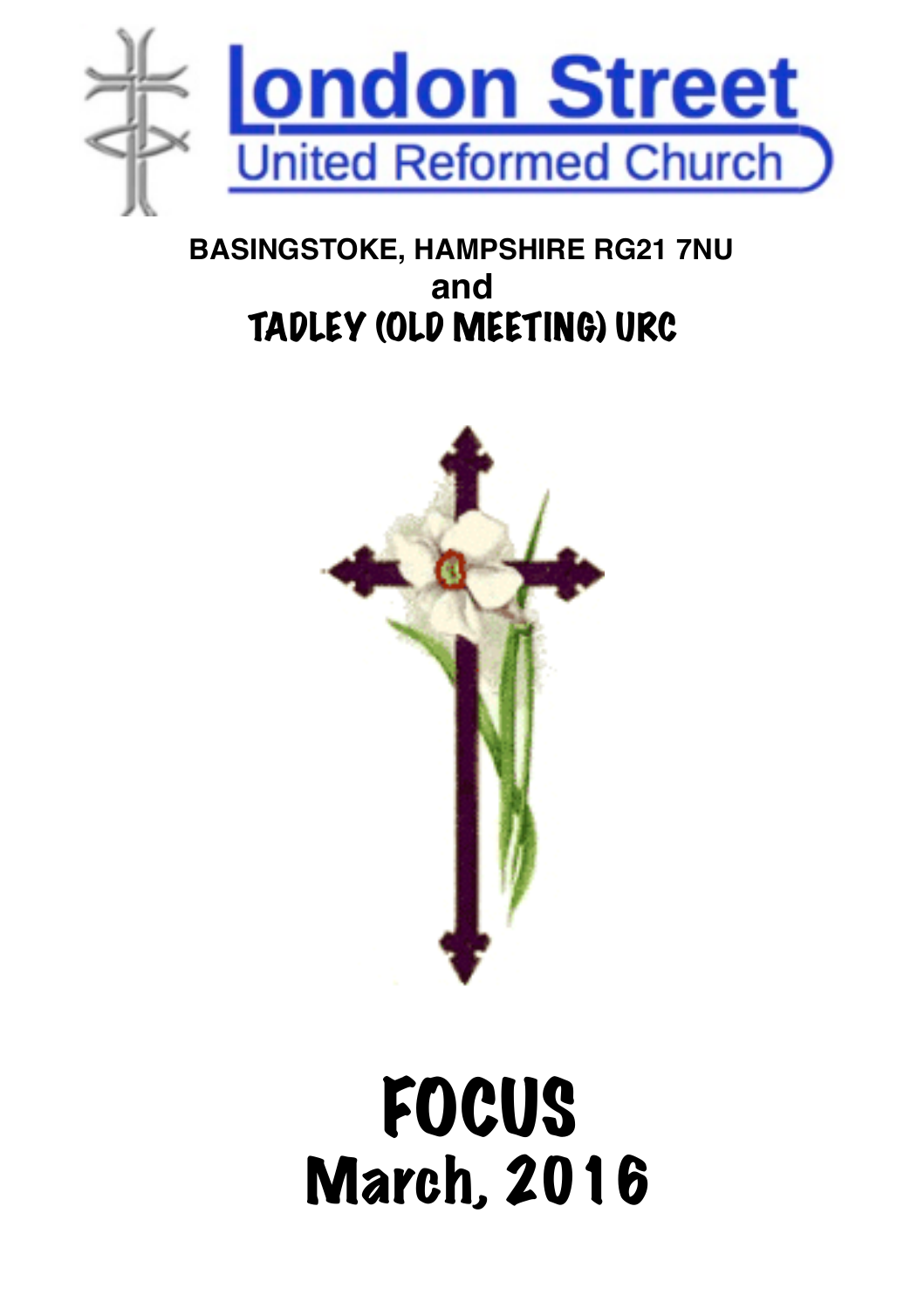|                          | <b>CHURCH DIRECTORY</b><br>Tel: 01256 477070                                                                                                                                   |
|--------------------------|--------------------------------------------------------------------------------------------------------------------------------------------------------------------------------|
|                          | Website - www.londonstreeturc.org.uk                                                                                                                                           |
| <b>MINISTER:</b>         | Revd Kay Blackwell (Day off - Monday)<br>6 Camberry Close<br>Basingstoke RG21 3AG<br>Tel: Vestry - 01256 242152<br>Mobile - 07582 056286<br>e.mail - revkayblackwell@gmail.com |
| <u>CHURCH SECRETARY:</u> | Mr Owen Collins<br>15 Cyprus Road<br><b>Hatch Warren</b><br>Basingstoke RG22 4UY<br>Tel: 01256 477425<br>e.mail - secretary@londonstreeturc.org.uk                             |
| <u>TREASURER:</u>        | Karen Bell<br>47 Tobago Close, Popley,<br>Basingstoke RG24 9PX<br>e.mail - treasurer@londonstreeturc.org.uk                                                                    |
| <u>HALL LETTING:</u>     | Mr Peter Bentall<br>43 Cliddesden Road,<br>Basingstoke RG21 3EP<br>Tel: 01256 475 547<br>e.mail: phbentall@hotmail.com                                                         |
| <u>FOCUS:</u>            | Mrs Christine Robertson<br>1208 Skyline Plaza, Alencon Link,<br>Basingstoke RG21 7AZ<br>Tel: 01256 869968<br>e.mail: christina774robertson@btinternet.com                      |
|                          | <b>Tadley (Old Meeting) URC</b>                                                                                                                                                |
|                          | 10.30 every Sunday                                                                                                                                                             |
|                          | "TASTE" Youth Event at 7pm in the Immanuel Centre                                                                                                                              |
| Minister:                | Revd Kay Blackwell                                                                                                                                                             |
| Church Secretary:        | Paul Gross<br>22 Pelican Road, Pamber Heath RG26 3EN<br>Tel: 0118 970 0809<br>e.mail: paulq@silchester.org                                                                     |
| Treasurer:               | Mark Ward<br>10 Hartleys, Silchester, Reading RG7<br>e.mail: mandjward@hotmail.co.uk                                                                                           |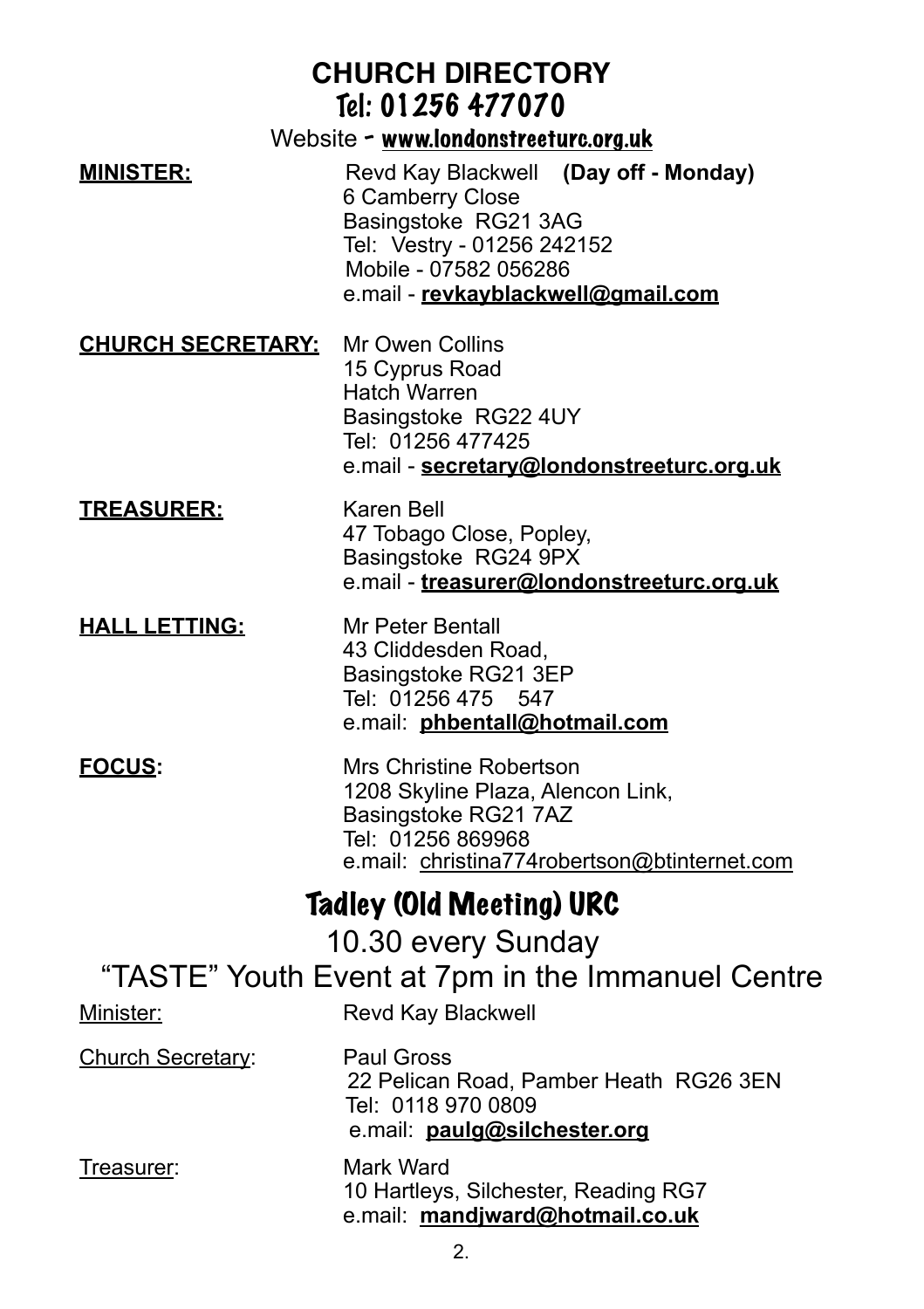### View from The Manse:

"I give you a new commandment, that you love one another. Just as I have loved you, you also should love one another. By this everyone will know that you are my disciples, if you have love for one another." *[John 13:34-35](https://www.biblegateway.com/passage/?version=NRSV&search=John%252013:34-35) [NRSV](https://www.biblegateway.com/versions/index.php?action=getVersionInfo&vid=210)*

Having seen the shops filling up with hearts, flowers and all things romantic, it is easy to see that Valentine's Day has become just another opportunity for commercial exploitation. However, the image of love it sells us is romantic, transient and over-sentimental. As we journey through Lent I am also mindful of the Love that Jesus Christ came to bring us. His was a practical and serving love, a radical and, at times, fierce love. In Jesus we find a gritty and real love that was to face the pain of betrayal and desertion yet chose to remain loving. We must also love one another in that same way that Jesus loves us, that is, in a self-sacrificial way, but knowing that, however much we try, and sometimes fail, God's love for us is always greater.

"Commit your cause to the Lord; let him deliver—let him rescue the one in whom he delights!" *(Psalm 22).* 

God delights in us and wants us to be free in His Love. All the world can condemn us, but when we choose to abide in *his* love, through Jesus, God delights in us. Seb Allwright came and spoke to the congregation at London Street recently and talked about 'abiding in God's love'. Abiding isn't just being in the presence of God's love. Abiding is choosing to make our home **always in** God's love.

Lent is a time in which we prepare our hearts and minds to once more re-tell and re-hear the agony of Jesus' betrayal, arrest, trial and crucifixion. I have often wondered what I might have done if I had been one of those disciples. Would I have been stronger, more committed, more faithful than the other disciples who let him down so badly? I don't honestly know that I would have displayed more courage or love than them if I too was faced with that fearful situation. Perhaps with their failure came a very necessary humility. From that point of failure they would have become totally dependent on God's love to restore them. God's love of us is so much greater than our love of God can ever be. Three times Peter denied even knowing Jesus only hours after saying to Jesus that he would never leave him. At the resurrection Jesus asks Peter three times if he loves him. Peter answered each time *"yes Lord*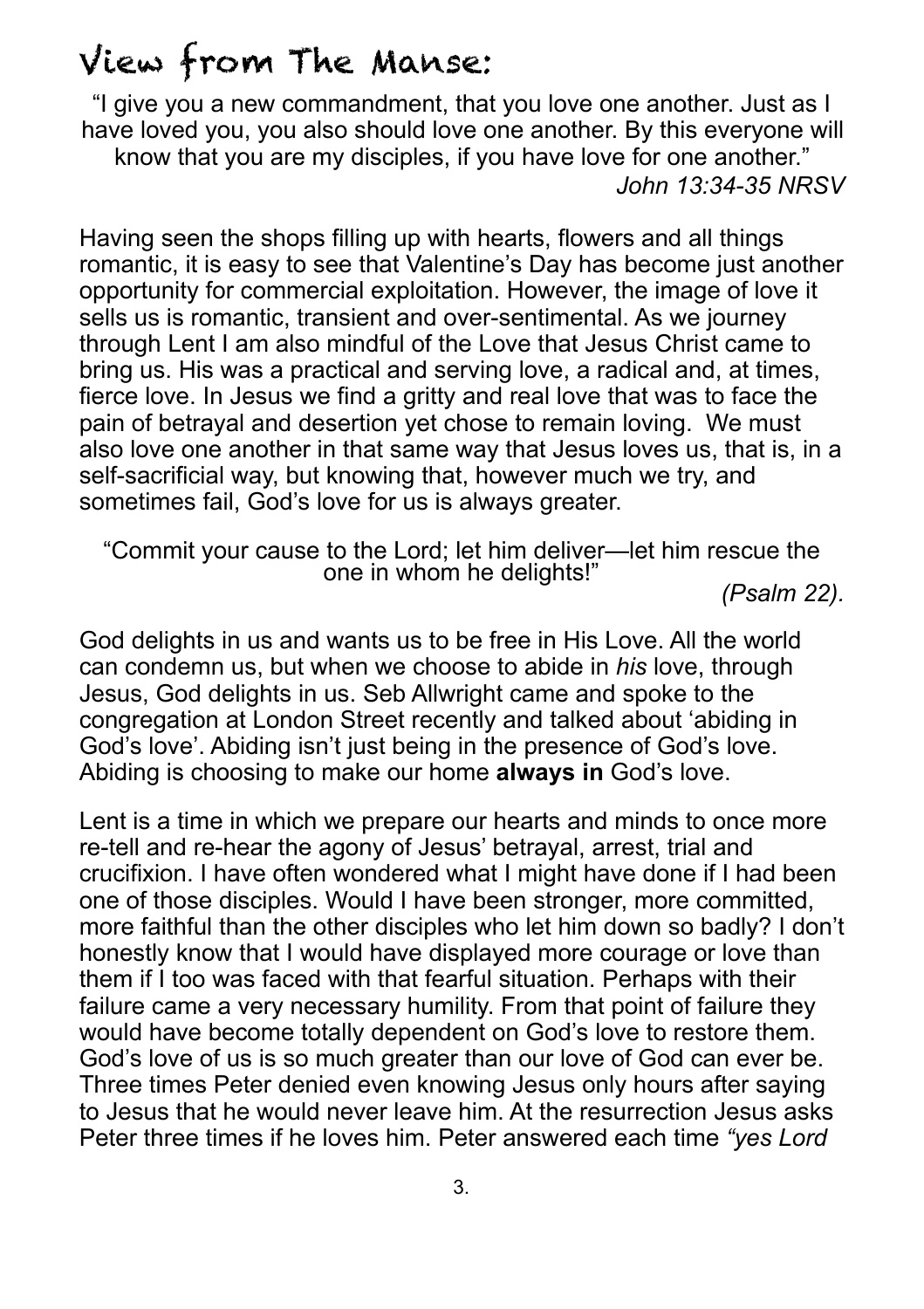*you know I love you".* Each time I have a sense of Peter being a little more indignant at being asked the question again. Yet each time Peter pronounced his love of Jesus I also have a sense of his discipleship strengthening. It was as if his previous denials of knowing Jesus were being reversed, eradicated. Peter was restored to abiding in the love of God through his own expressed love of Jesus. Peter became the rock upon which the Christian church, the Church of Jesus Christ, was built. Jesus is the cornerstone, Peter was the rock. He remained rock solid in faith and abide's in God's love for eternity.

We as Christian disciples today, need to again prepare our hearts to remember just how amazing Jesus' love is for us. He paid the terrible price for human sin. Not just sins of the past or of His present but for all time. He died for all who come to him and humble themselves before him, who choose to love him and keep on loving him. Choosing to love Jesus and accept him as Lord in our lives is how we abide in God's love. Abiding in God's love helps us to love others, for as we accept Jesus into our hearts, the Holy Spirit comes to dwell within us. The Holy Spirit comes to transform us into more Christ-like people and as Christ is an expression of God's love so we should become too. So let us love one another, just as Jesus loves us. Let us love when it is easy and love when it is not. In human terms it is so easy to criticise and emotionally or verbally knock others down. What is harder is to choose to sacrificially love those who criticise and emotionally knock *you* down. Not to retaliate, try to dominate, or crush with harsh words and actions, but to love them. You cannot change who other people are, but you can change how you respond to them. As I said at the beginning, loving is hard; like Peter, we often have to learn the hard way that love needs to be at the heart of who we are as people of the loving and life-giving resurrected Jesus Christ.

' And now faith, hope, and love abide, these three; and the greatest of these is love. Pursue love and strive for the spiritual gifts' *(1 Corinthians 13:13-14:1a)* 

Happy Easter to you all. May your Easter be filled with faith, hope and, greatest of all, Love.

Yours in Christ, Kay

A man who was completely innocent, offered himself as a sacrifice for the good of others, including his enemies, and became the ransom of the world. It was a perfect act,

*Mahatma Gandhi*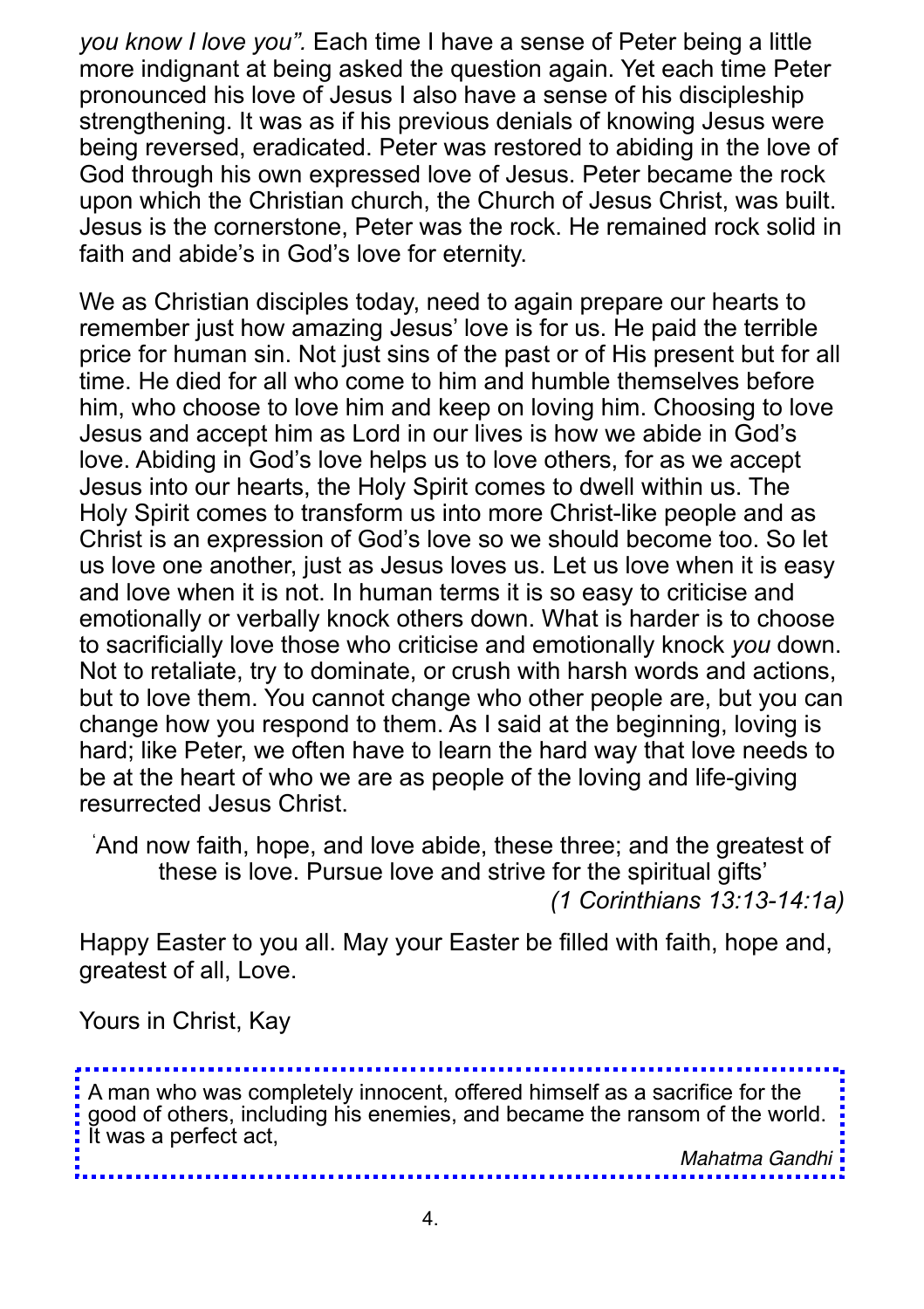### CIRCLE OF PRAYER:



Please remember the following in your prayers, together with their families, friends, carers, doctors and nurses:

**Short Term:** Elena; Beverley and John Cantwell; Richard, Antonia, Grace and Zach Holland (Claire Macro's family in Canada); Christine and Ron Holt;

Claire Macro; Ron and Rosemary Martin; Peter Major and family; Helen Rolton; Mary Silver; Beryl Welbrock and family following the death of David, a former Minister at London Street and Old Meeting.

**Long Term:** Christine and Tony Addis; Judith Best (mother of Mark Best); Annette Bowers (Daughter of Sheila Munro); Harry Bowers; Morag Hill; Marian Kenward; Maggie Morgans and family; Rachel Patterson; Hyacinth and Eaton Ridguard; Molly Shaw; Betty Shipway; Gwen Simms (mother of Tina Digweed); Joyce Smith; Fay Spurr; Chris and Suzanne Tolley; Rachel Walker (granddaughter of Les and Iris Wenham).

❉ ❉ ❉ ❉ ❉

#### Remembering the Reverend David Welbrock

Many of us will remember the Reverend David Welbrock with affection. He was our Minister here at London Street, with oversight of Tadley Old Meeting during periods when they were without a minister, from 1967 to 77.

He and Beryl lived in the Manse (then at 93 Cliddesden Road) with Tony, Peter, Michael and Ruth, their four children. He was always totally supported by Beryl, who herself became very involved in the life and work of the Church, as they played a large part in the life of Basingstoke through their various interests.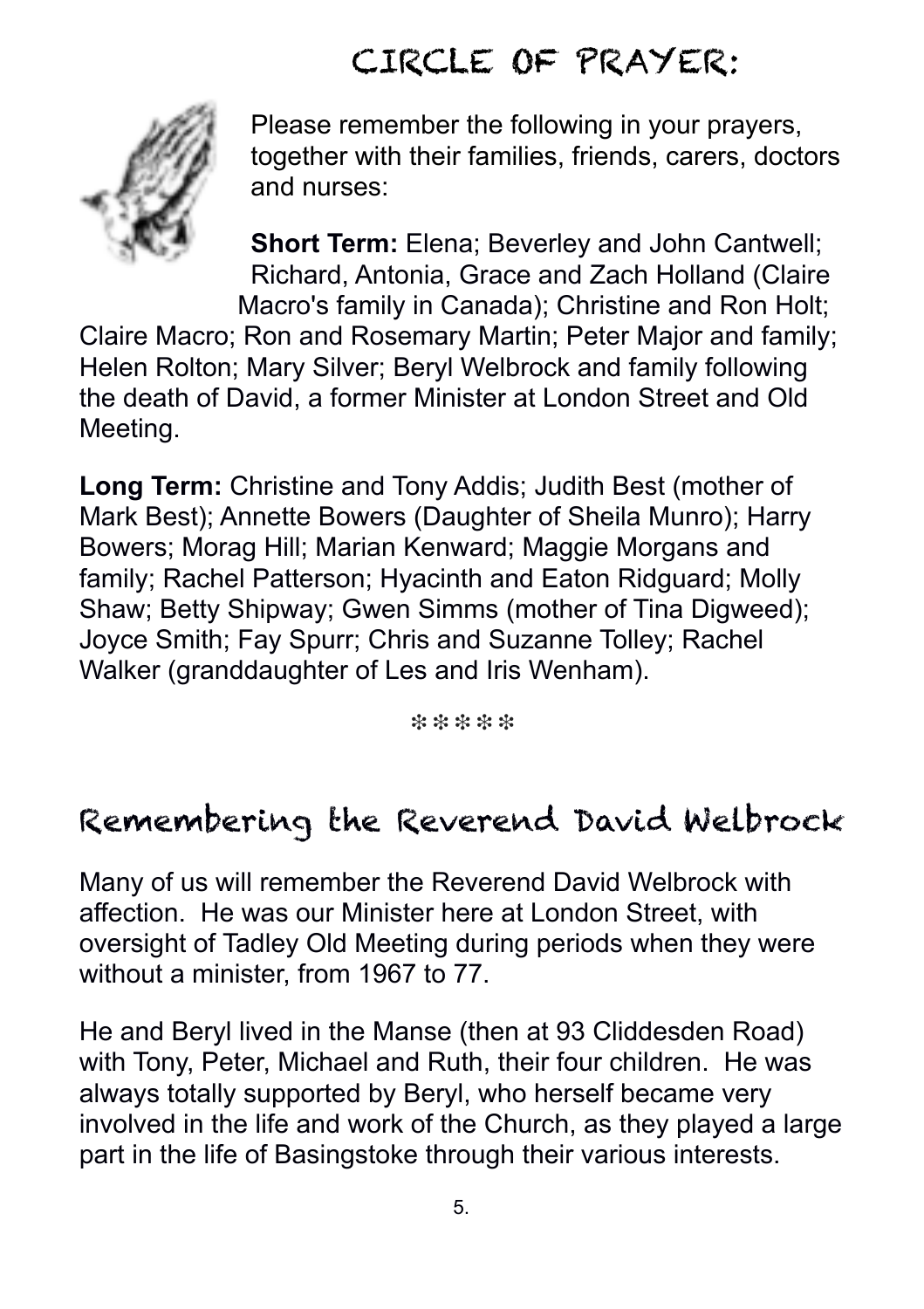David was a very caring gentleman, easy to talk to, always ready to listen and to help wherever he could. His pastoral visits were always appreciated, especially by the housebound and older members of the congregation. The time of quiet prayer during worship was a comfort to many. He also had an affinity with the young people. His ready smile, love of music, patience, consideration and sense of humour will be remembered.

He had a great influence on David (my husband) and I. He conducted my mother's funeral service and afterwards my father found it a great help to be able to talk to him. After their move from London Street to Roker URC in Sunderland we went to visit them one afternoon and went with them to the evening service conducted by David. Several years later, after they had retired to South Shields, we went to see them again while we were on holiday nearby. Following my David's untimely death I received very kind words from David and Beryl.

It was good that, following major refurbishment of our premises between 1994 and 96, they were able to come back and see the new building. Later they were also part of our 200<sup>th</sup> Anniversary celebration weekend.

During their Farewell Evening I remember a comment that David Welbrock had taught us what a caring Church was all about – caring for individuals. The people who spoke that evening, and the many contributions sent by members and friends for the composite appreciation in Focus at that time, are a great testament to his Ministry here and his Christian sincerity.

*Jean Holton* 

LOVE is a fruit in season at all times, and within the reach of every hand. Anyone may gather it and no limit is set. Everyone can reach this love through meditation, spirit of prayer, and sacrifice, by an intense inner life.

*Mother Teresa of Calcutta*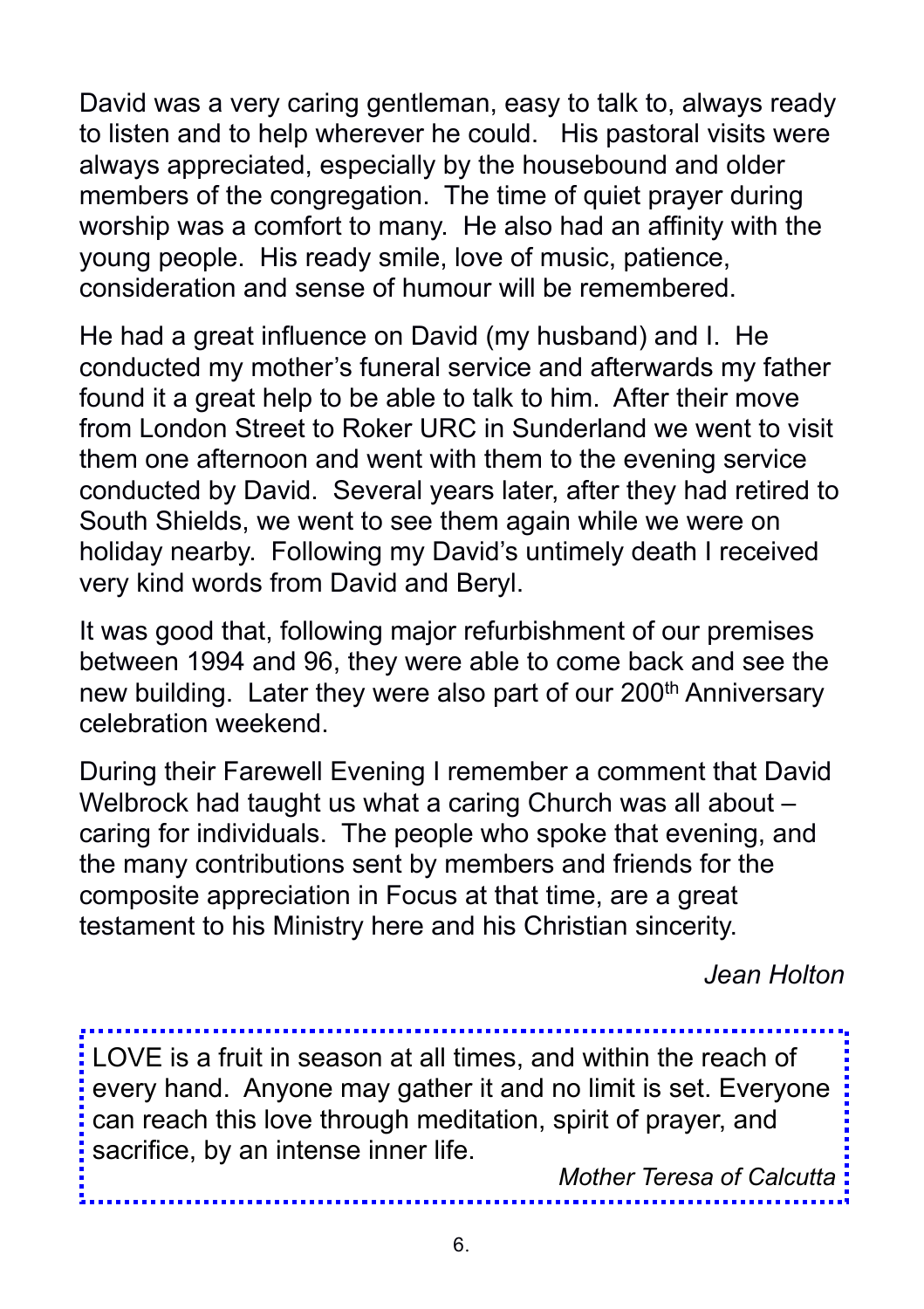## Prayer Focus:

Hebrews 12 v 2 "Let us fix our eyes on Jesus, the author and perfecter of our faith, who for the joy set before him endured the cross, scorning its shame, and sat down at the right hand of the throne of God."

In my kitchen I have a bag for waste and if I am on the other side of the room and an item is suitable for throwing I will try to get it to land in the bag or bin. I have found that if I really focus my eves on where I want the item to go it often lands just where I want it to. If I just toss it vaguely in the right direction I might be lucky but probably not and it results in a splat. Other times I think I have fixed my eyes on the target but just at the critical moment something happens – I lose a little bit of concentration and my hand/eye coordination is messed up. The miss may only be by a couple of centimetres but I've missed and have a splat to clear up.

Faith is all important in our Christian walk. It is a gift from God which stirs in us when we first begin to wonder if there is something in this Jesus thing and grows as we make that step to confessing him as our Lord and Saviour and joining a church. That is possibly the biggest step of faith we make but it is only the beginning. Jesus lived his whole life on earth by faith in God his loving Heavenly Father and he looked forward to the joy he would once again experience with him when it was over. He finished the course. He has sat down. His work is done. Jesus is our only hope – he is the author and perfecter of our faith so we need to keep our eyes fixed on him if our faith is to grow stronger and our witness to him and his love and faithfulness demonstrated in sometimes, perhaps often, difficult situations.

During his ministry Jesus seems to have found people's lack of faith surprising but then, suddenly, he would find the kind of faith he was looking for in the most unlikely people. We have an advantage over his contemporaries in the sense that if we are open and alive to him the Holy Spirit witnesses to our spirits the truth of God's promises in the Bible. Jesus said if you have faith as small as a mustard seed God is able to do mighty things. Nothing is impossible for him but have you discovered that yet? Have you been brave enough to take him at his word for those small steps so that you are ready for the bigger ones if he asks it of you? We can all pray but is the mustard seed type faith behind it? The story is told of a very severe drought in Africa. A group of Christians met together outside the village to pray for rain. An observer reported that not one took an umbrella!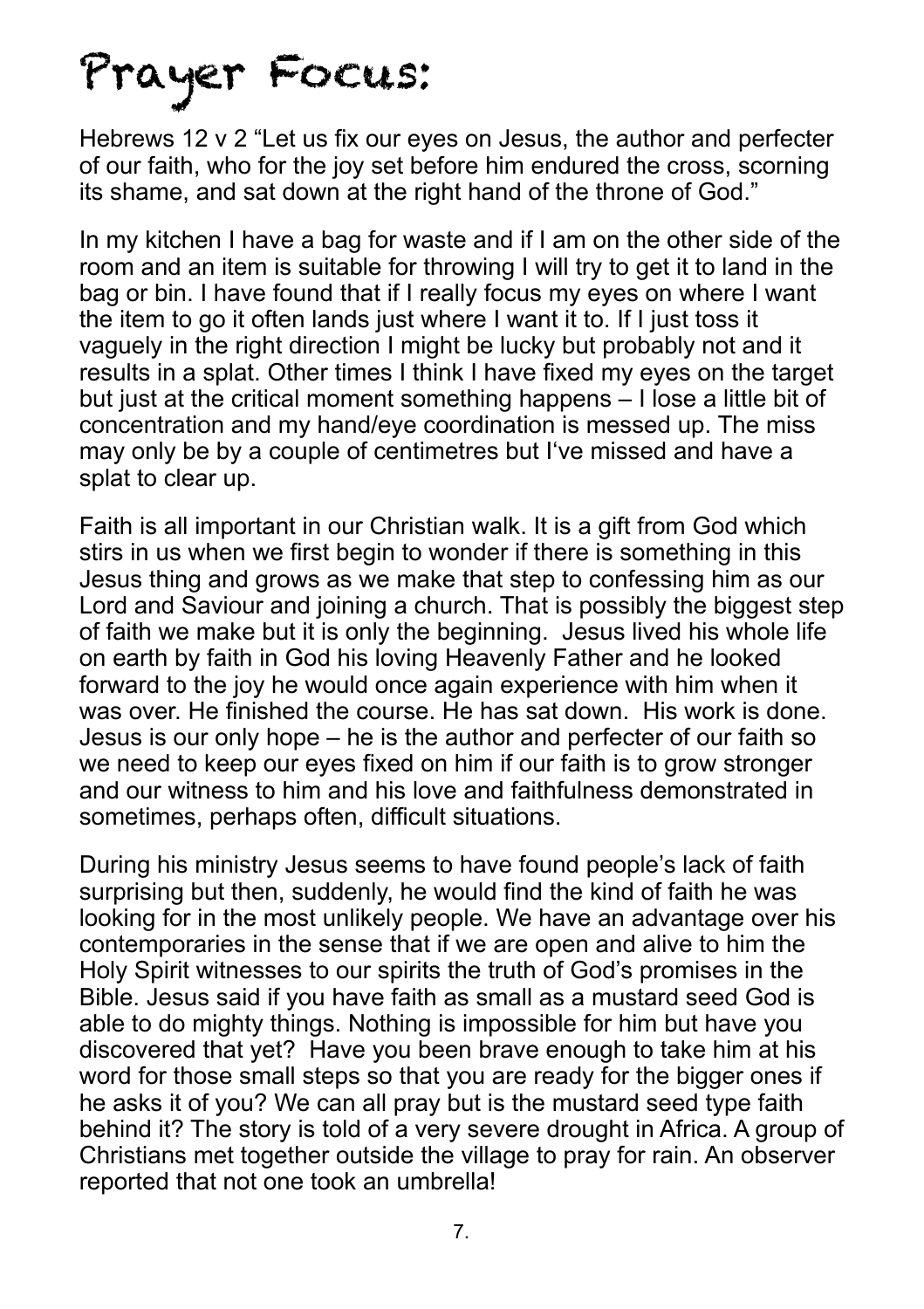## Daily Bible Readings for March:

|                                                                          | <b>Psalm</b>                              | <b>New</b><br><b>Testament</b>                                             |                    | <b>Psalm</b>                                                                                          | <b>New</b><br><b>Testament</b>                     |                               |
|--------------------------------------------------------------------------|-------------------------------------------|----------------------------------------------------------------------------|--------------------|-------------------------------------------------------------------------------------------------------|----------------------------------------------------|-------------------------------|
| 1st<br>2 <sub>nd</sub><br>4 <sup>th</sup>                                | $81:1 - 10$<br>95<br>3rd 119: 49-64<br>15 | Acts<br>$\mathfrak{c}$<br><b>Hebrews</b><br>$\mathfrak{c}$                 | 27<br>28<br>1<br>2 | $16th$ 51: 1-13<br>17 <sup>th</sup> 84<br>$18^{th}$ 97<br>19 <sup>th</sup><br>119:113-128             | <b>Hebrews</b><br>66<br>66<br>Reflection           | 10<br>11<br>$12 \overline{ }$ |
| 5 <sup>th</sup><br>6 <sup>th</sup><br>7 <sup>th</sup><br>8 <sup>th</sup> | 119: 65-80<br>16<br>$50:1 - 15$           | Reflection<br>Reflection<br><b>Hebrews</b><br>$\mathfrak{c}$               | 3<br>4             | 20 <sup>th</sup><br>$21st$ 18: 20-30<br>22 <sup>nd</sup> 119:129-144<br>23 <sup>rd</sup><br>18: 31-42 | Reflection<br><b>Hebrews</b><br>Galatians<br>"     | 13<br>1<br>2                  |
| gth<br>10 <sup>th</sup><br>11 <sup>th</sup>                              | 82<br>96<br>119: 81-96                    | $\mathfrak{c}\mathfrak{c}$<br>$\mathfrak{c}$<br>$\mathfrak{c}\mathfrak{c}$ | 5<br>6<br>7        | $24^{th}$ 52<br>25 <sup>th</sup><br>119: 145-160<br>26 <sup>th</sup><br>85                            | $\epsilon\epsilon$<br>$\mathfrak{c}$<br>Reflection | 3<br>4                        |
| 12 <sup>th</sup><br>13 <sup>th</sup><br>14 <sup>th</sup>                 | 17<br>119: 97-112                         | Reflection<br>Reflection<br><b>Hebrews</b>                                 | 8                  | 27 <sup>th</sup><br>28 <sup>th</sup><br>98<br>29 <sup>th</sup><br>119: 161-176                        | Reflection<br>Galations<br>66                      | 5<br>6                        |
| 15 <sup>th</sup>                                                         | $18:1 - 19$                               | "                                                                          | 9                  | 30 <sup>th</sup><br>19<br>31 <sup>st</sup><br>54                                                      | James<br>$\epsilon$                                | 2                             |



❉ ❉ ❉ ❉ ❉

### Flower Rota - March



 6th Jean Hooper 13th Julie Bath 20th Eileen Poulter 27th EASTER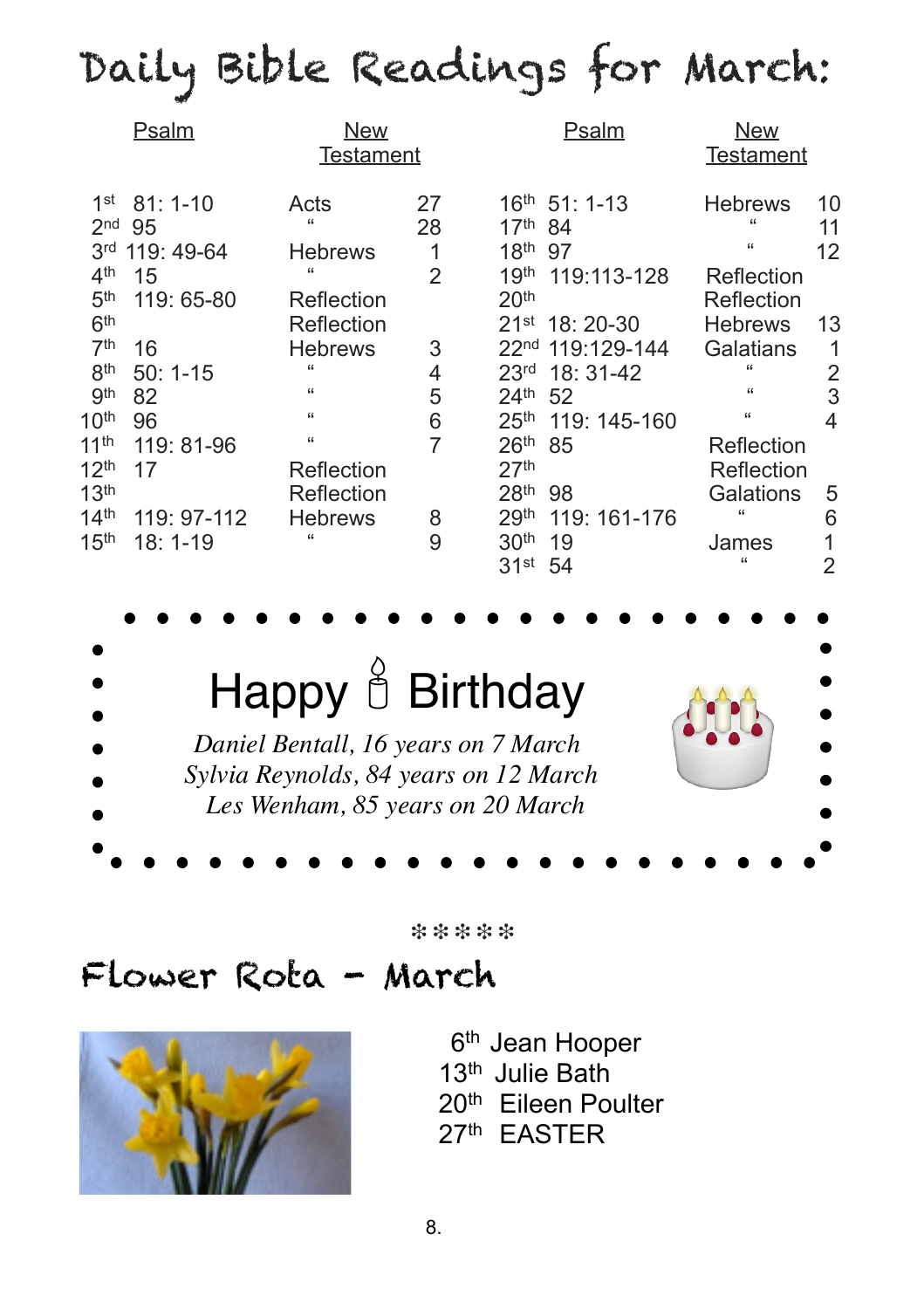### An Appeal from Jenny McCloy:

I am sure that, like me, you enjoy a cuppa and a chance to catch up with friends after worship. This is only possible thanks to a small group of friends who volunteer to be on the tea/coffee rota.

Unfortunately, there are not enough volunteers to make an easily workable rota. At the moment, the same small group of people have to prepare and serve drinks and wash up afterwards very frequently. Most of these volunteers are already committed to other duties too! If there were more people on the rota then it would be possible to spread the load and volunteers would not be on the list so often.

It has been difficult to find volunteers for some Sundays and it may become necessary to say there will be no drinks served on a particular Sunday *—* as Owen said on a recent diary: No Volunteers equals No tea and coffee!! It would help if you could even do one Sunday each quarter, the more helpers the better. Don't worry if you are inexperienced in our kitchen, I will partner you with somebody who knows the ropes.

 $\overline{a}$ Please have a word with me if you can help.

❉ ❉ ❉ ❉ ❉

### Sit down for breakfast and stand up for farmers!

'Before you finish eating breakfast in the morning you've depended on more than half the world.'\* That is quite a thought and never mind the rest of the day. The Fairtrade movement has been around for some time and has achieved quite a lot but there is still a way to go. So come and support the farmers this **Fairtrade Fortnight (29 Feb - 13 March), on Sunday 6th March** at church at the prayer breakfast at 8.30am or/and at the morning service at 10.30. And when you go shopping next try, if you can, to buy Fairtrade.

*\* Martin Luther King Jr - A Christmas sermon on peace 1967*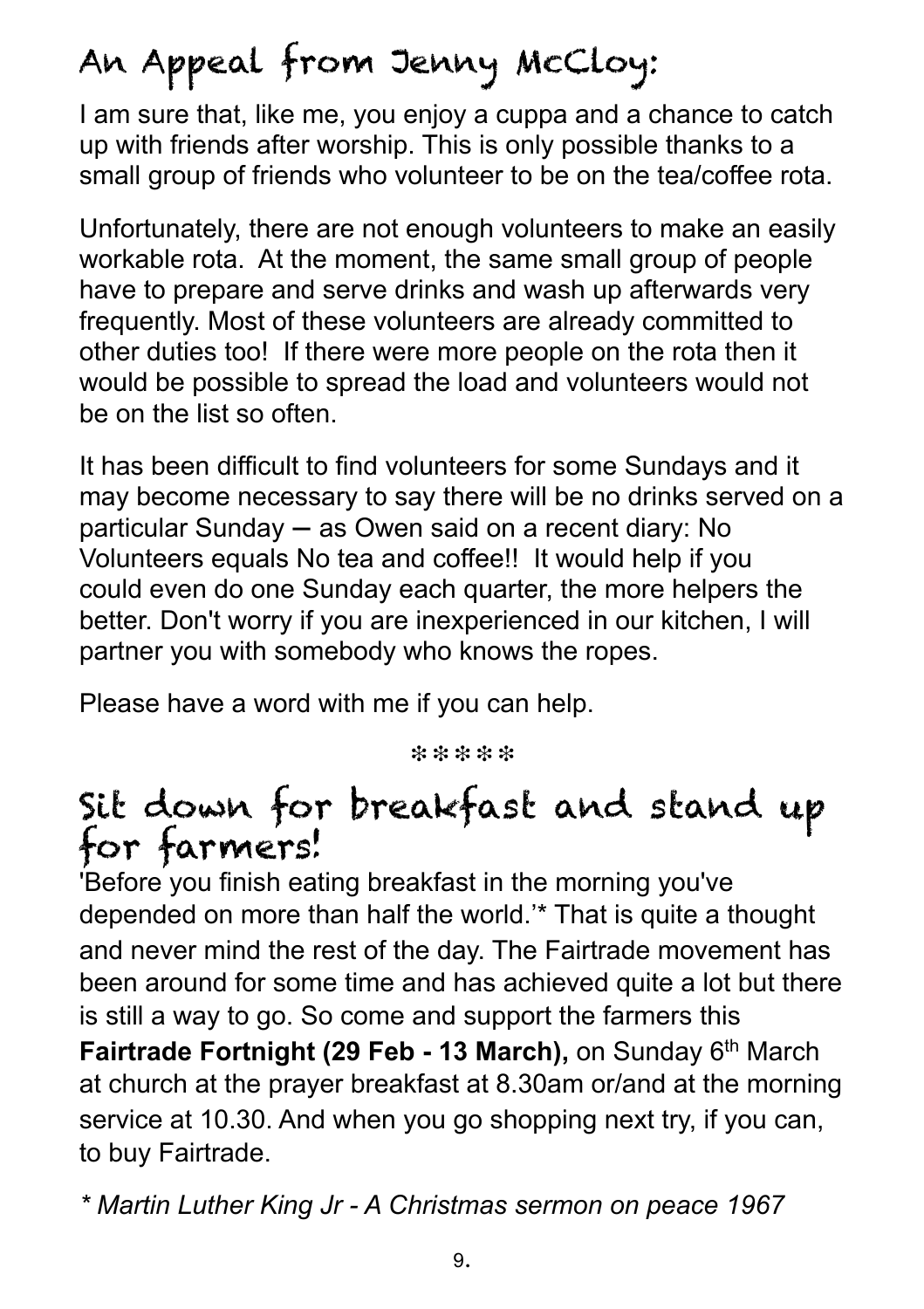### A Plea for Moderation



How often do we proclaim The wonders of the human frame The way we run and leap and walk And see and hear and touch and talk?

How often are the praises sung Of kidney, liver, heart and lung, And most intriguing of them all, The alimentary canal

Which copes, a quite amazing feat, With everything we choose to eat And seldom fails in this presumption Despite our profligate consumption.

The miracle of reproduction is yet another awesome function And what controls this linked up chain? That great computer called our brain.

Its permutations reach infinity And tune these organs with agility Day and night without our knowing in harmony, they all keep going.

We need to nurture this creation Not damage it with exploitation, Use health and talents with propriety God's unique gifts in their variety.



 Be mindful of the body's beauty And see it as our simple duty Not to consume to such excess We jeopardise the N.H.S!

Maggie H. D. Morgans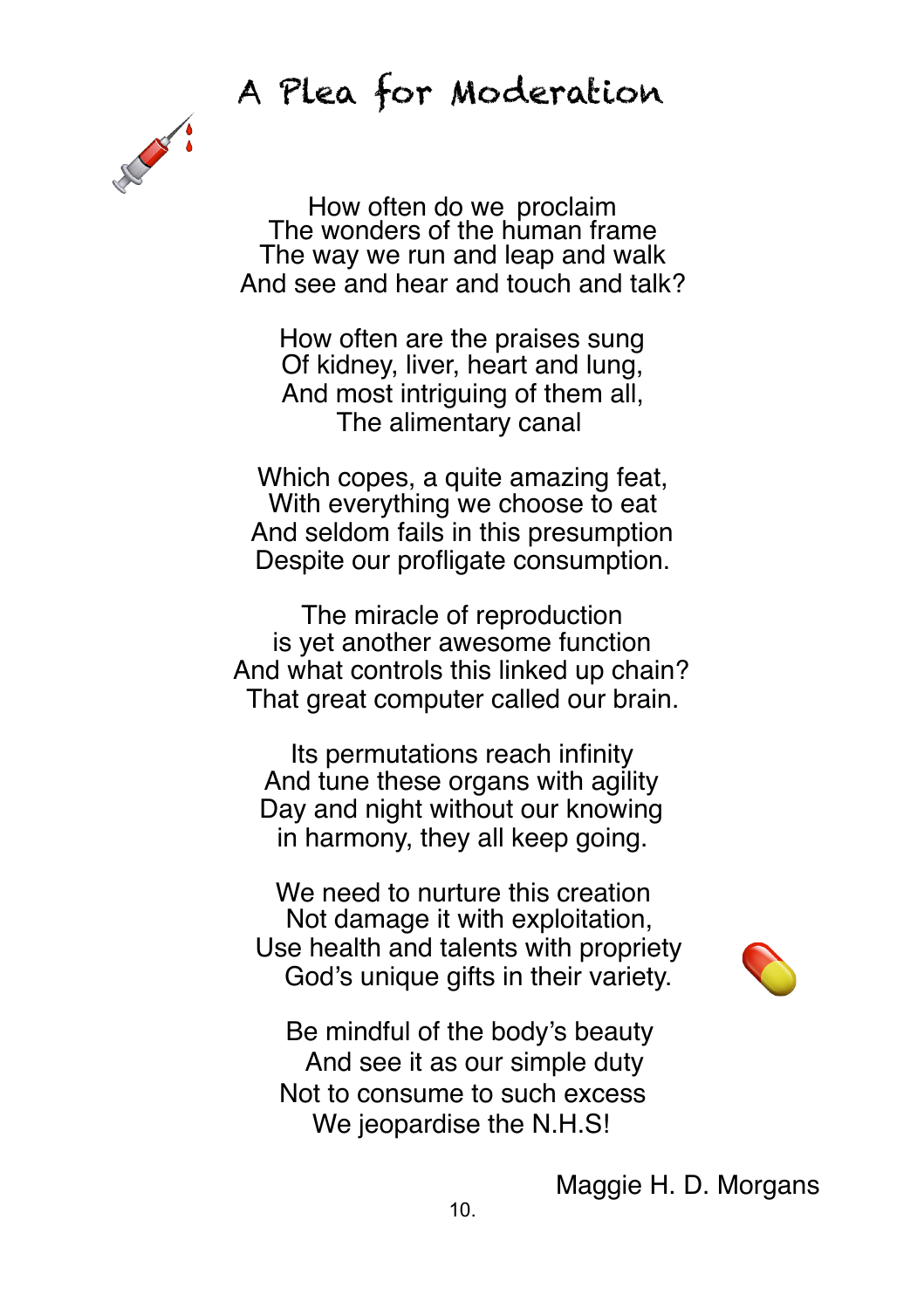### News from Old Meeting, Tadley:

#### **Preachers: Welcomers:**

6<sup>th</sup> March – Mark Ward George & Ena  $13<sup>th</sup>$  March – Revd. Kay Blackwell Mandy & Dave B 20th March – Penny O'Bee Ladies Cell  $27<sup>th</sup>$  March – Tadley will be joining London Street.

#### **FAITH, HOPE & FANTASY: ARTWORK BY KAREN J. JONES**

**5th March**—**16th April 2016** 

#### **Willis Museum & Sainsbury Gallery, Market Place, Basingstoke RG21 7QD**

**Hampshire-based artist, Karen J. Jones, presents a selection of her most recent acrylic, pastel and mixedmedia artwork. Her work spans several genres including Christian, spiritual and angel art, landscapes, flora and fauna, sealife and seascapes, as well as abstract and contemporary art.** 

**OPENING TIMES: FREE ADMISSION** 

 **Tues—Fri 10am—5pm** 

 **Saturday 10am**—4pm **Contact venue 01256 465902**

 **[www.hampshireculturaltrust.org.uk/willis-museum](http://www.hampshireculturaltrust.org.uk/willis-museum) www.karenjjones.co.uk**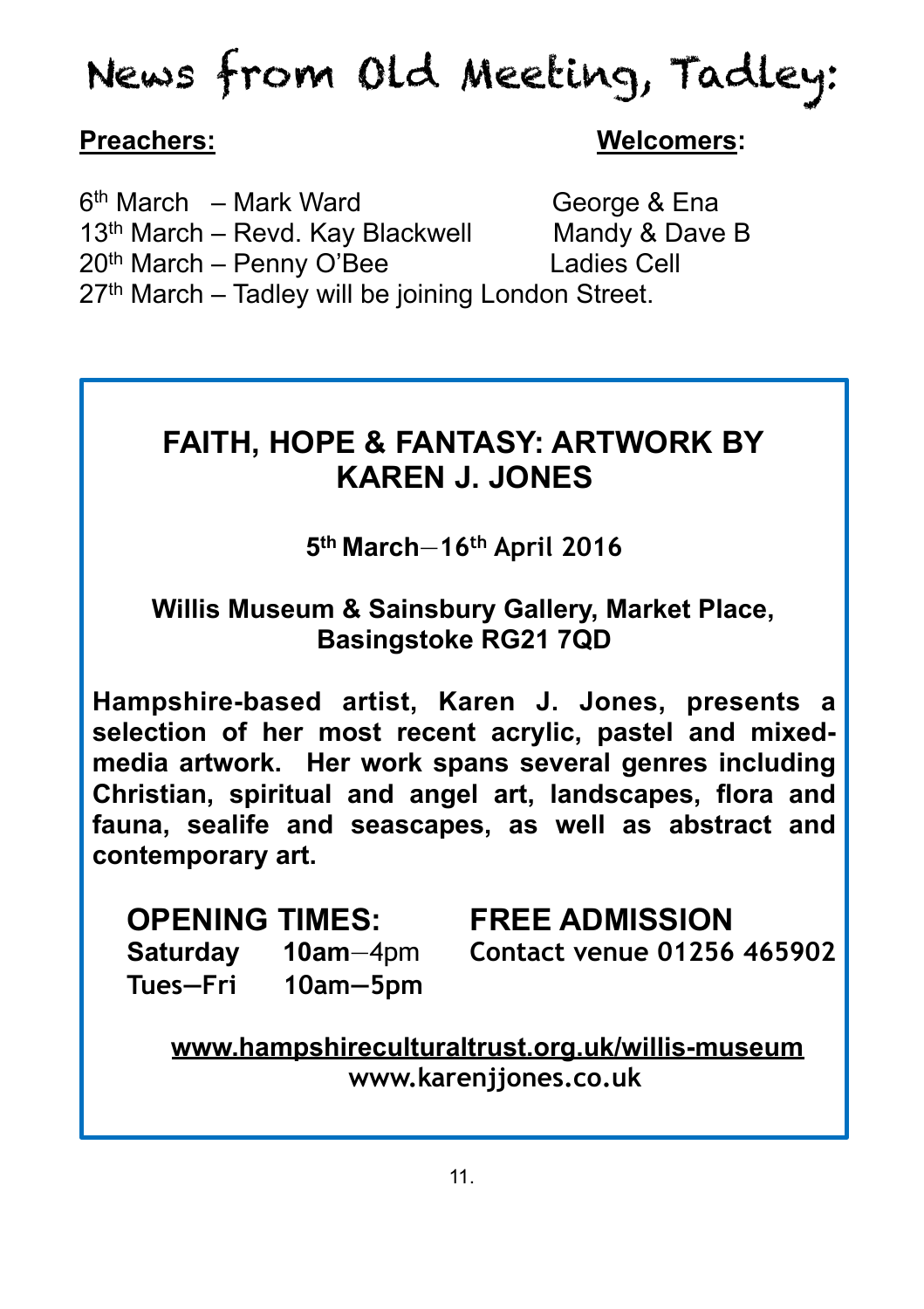

#### **Give your relationship an 'MOT': Join Thousands of Couples who do the Marriage Course Every Year. Starts Saturday 23rd April 2016**

We will be running The Marriage Course again for 7 weeks from Saturday 23<sup>rd</sup> April to Saturday 11<sup>th</sup> June 2016 (excluding 28<sup>th</sup> May) at the Immanuel Centre, Tadley United Reformed Church, Malthouse Lane, Tadley, Hants RG26 3NY, 7.15pm for 7.30pm meal. This is a great opportunity for couples to relax, have fun and give their marriage an 'MOT'.

The Marriage Course is for any couple who wants to invest in their relationship, whether you've been together for one or sixty-one years, whether you feel you have a strong relationship or are struggling and whether you are married or living together. The Marriage Course is based around a romantic table for two, giving you the space to relax and chat over a candlelit meal, dessert and coffee, with background music. You'll be given the time to talk on your own as a couple. Through private discussions as a couple around specific topics, you will discover new things about each other and grow in your understanding of each other. There is a small cost of £50 per couple for the full 7 evenings to help support some of the costs of meals and course materials (please speak to us if this is a problem).

#### **For more details or to reserve a place contact:**

Mark & Julie Ward, Tel: 0118 970 1125, mandjward@hotmail.co.uk, Paul & Janet Gross Tel: 0118 970 0809 paulg@silchester.org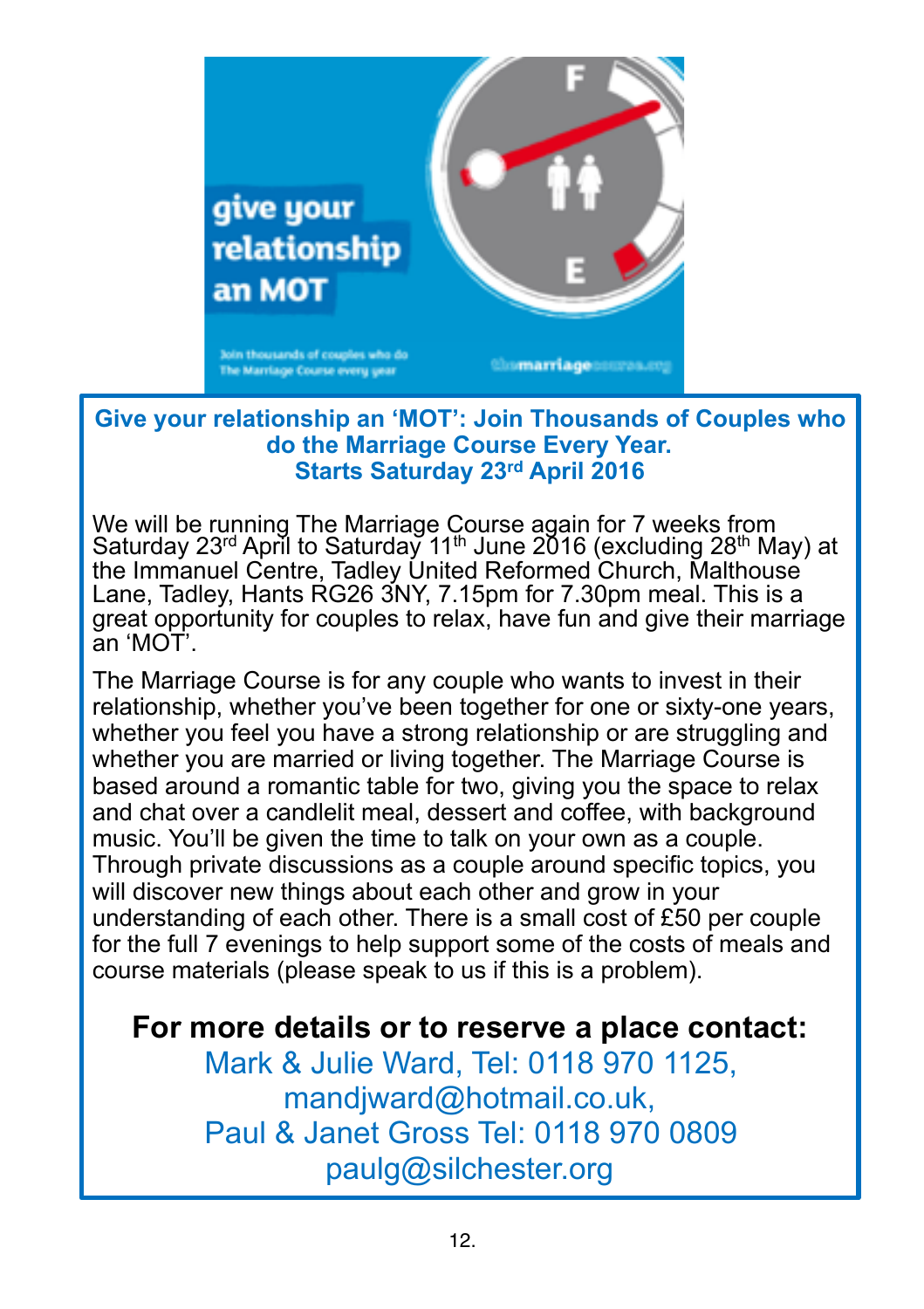### A memo from God:

To: YOU Date: TODAY From: THE BOSS Subject: YOURSELF Reference: LIFE

I am God. Today I will be handling all of your problems. Please remember that I do not need your help.

If life happens to deliver a situation to you that you cannot handle, do not attempt to resolve it. Kindly put it in the SFGTD [something for God to do] box.

All situations will be resolved, but in MY time, not yours.

Once the matter is placed into the box, do not hold onto it by worrying about it: instead, focus on all the wonderful things that are present in your life now.

If you find yourself stuck in traffic: Don't despair. There are people in this world for whom driving is an unheard of privilege.

Should you have a bad day at work: think of the man who has been out of work for years.

Should you despair over a relationship gone bad: think of the person who has never known what it is like to love and be loved in return.

Should you grieve the passing of another weekend: think of the woman in dire straits, working twelve hours a day, seven days a week to feed her children.

Should your car break down, leaving you miles away from assistance: think of the paraplegic who would love the opportunity to take that walk.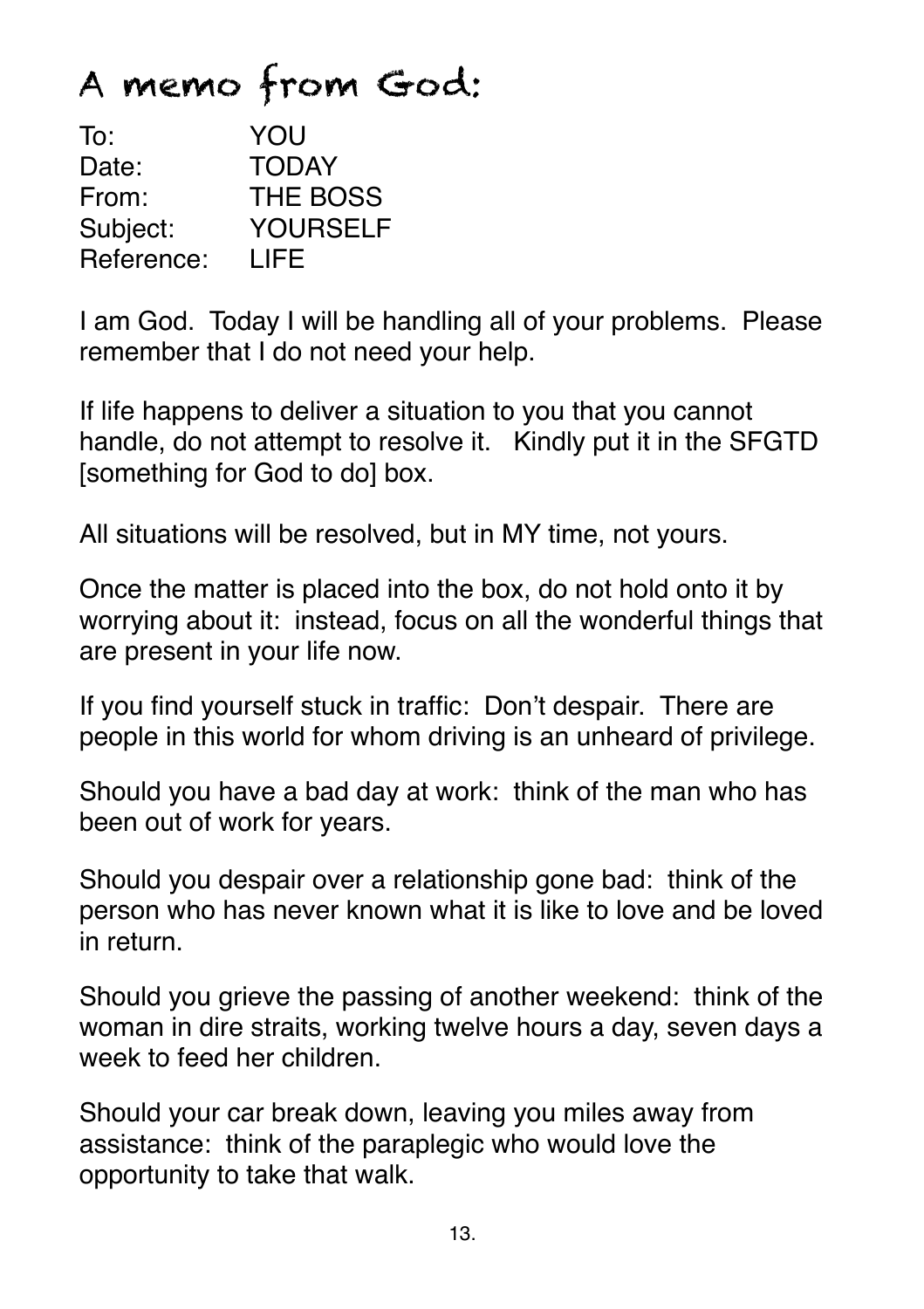Should you notice a new grey hair in the mirror: think of the cancer patient in chemo who wishes she had hair to examine.

Should you find yourself at a loss and pondering what life is all about, asking what is my purpose?: be thankful. There are those who didn't live long enough to get the opportunity.

Should you find yourself the victim of other people's bitterness, ignorance, smallness or insecurities: remember, things could be worse. You could be one of them!

> ❉ ❉ ❉ ❉ ❉ 14.

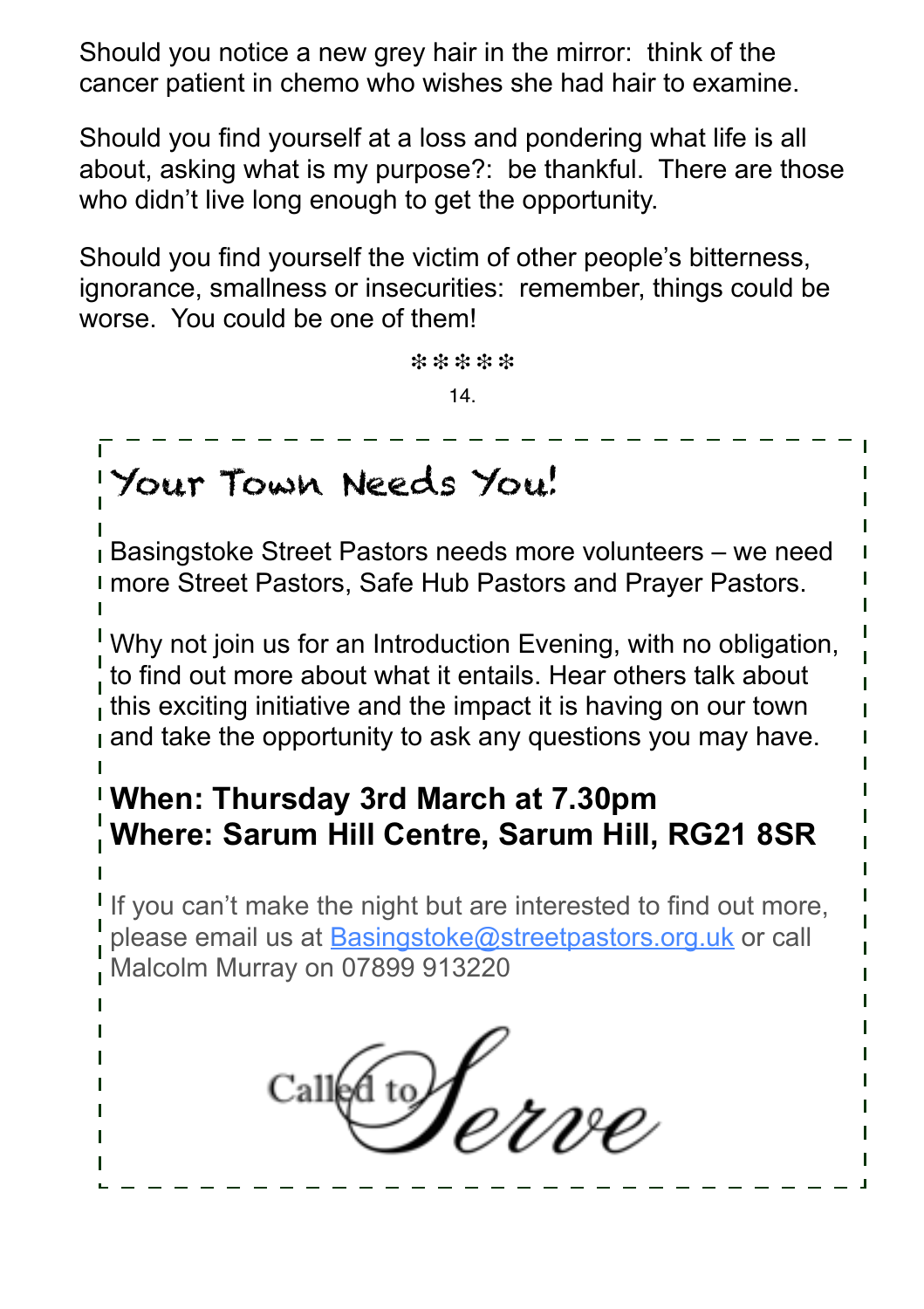# Dates to note at London Street, unless otherwise stated:

#### March:

| <u>ivial ULL</u>     |                  |                   |                                                                                                       |
|----------------------|------------------|-------------------|-------------------------------------------------------------------------------------------------------|
| Wed                  | 2 <sub>nd</sub>  | 2.00pm            | <b>Lent Study Group</b>                                                                               |
|                      |                  | 7.30pm            | Elders' Meeting                                                                                       |
| Thu                  | 3 <sup>rd</sup>  | 7.30pm            | Lent House Group at Crossborough<br>Gardens                                                           |
| Sat                  | 5 <sup>th</sup>  | 10.00am           | Elders' Away Day at Hook Life Church                                                                  |
| Sun                  | 6 <sup>th</sup>  | 8.30am<br>10.30am | Prayer Breakfast led by Isobel Martin<br>Worship led by The Minster - Mothering<br>Sunday             |
| Wed                  | <b>9th</b>       | 2.00pm            | Lent Study Group                                                                                      |
|                      |                  | 7.30pm            | <b>Church Meeting</b>                                                                                 |
| Thu                  | 10 <sup>th</sup> | 7.30pm            | Lent House Group at Crossborough<br>Gardens                                                           |
| Fri                  | 11 <sup>th</sup> | 7.30pm            | Messy Church preparation meeting                                                                      |
| Sun 13th             |                  | 10.30am           | Worship led by The Minister and the ABC                                                               |
|                      |                  |                   | <b>Closing date for articles for the April</b><br>edition of FOCUS                                    |
| Wed 16th             |                  | 2.00pm            | <b>Lent Study Group</b>                                                                               |
| Thu 17 <sup>th</sup> |                  | 7.30pm            | Lent House Group at Crossborough<br>Gardens                                                           |
| Sat 19th             |                  |                   | Synod at United Church, Winchester                                                                    |
| Sun 20th             |                  | 10.30am           | Worship led by The Minster - Palm<br>Sunday (Parade Service)                                          |
| Thu 24th             |                  | 2.00pm            | Friendship Hour - Communion Service in<br>the Sanctuary, followed by Refreshments in<br>The Hook Room |
|                      |                  | 7.30pm            | Maundy Thursday Service at Old Meeting,<br>Tadley                                                     |
|                      |                  |                   | Last day for Oasis and Youth Café -<br>reopening on 11 <sup>th</sup> April                            |
| Fri 25th             |                  |                   | Good Friday                                                                                           |
| Sat 26th             |                  | 3.30pm            | <b>Messy Church</b>                                                                                   |
| Sun 27th             |                  | 6.30am            | Easter Sunday Service on Tadley                                                                       |
|                      |                  |                   | Common, followed by breakfast at Old<br>Meeting                                                       |
|                      |                  | 10.30am           | Worship led by The Minister - including<br><b>Holy Communion</b>                                      |